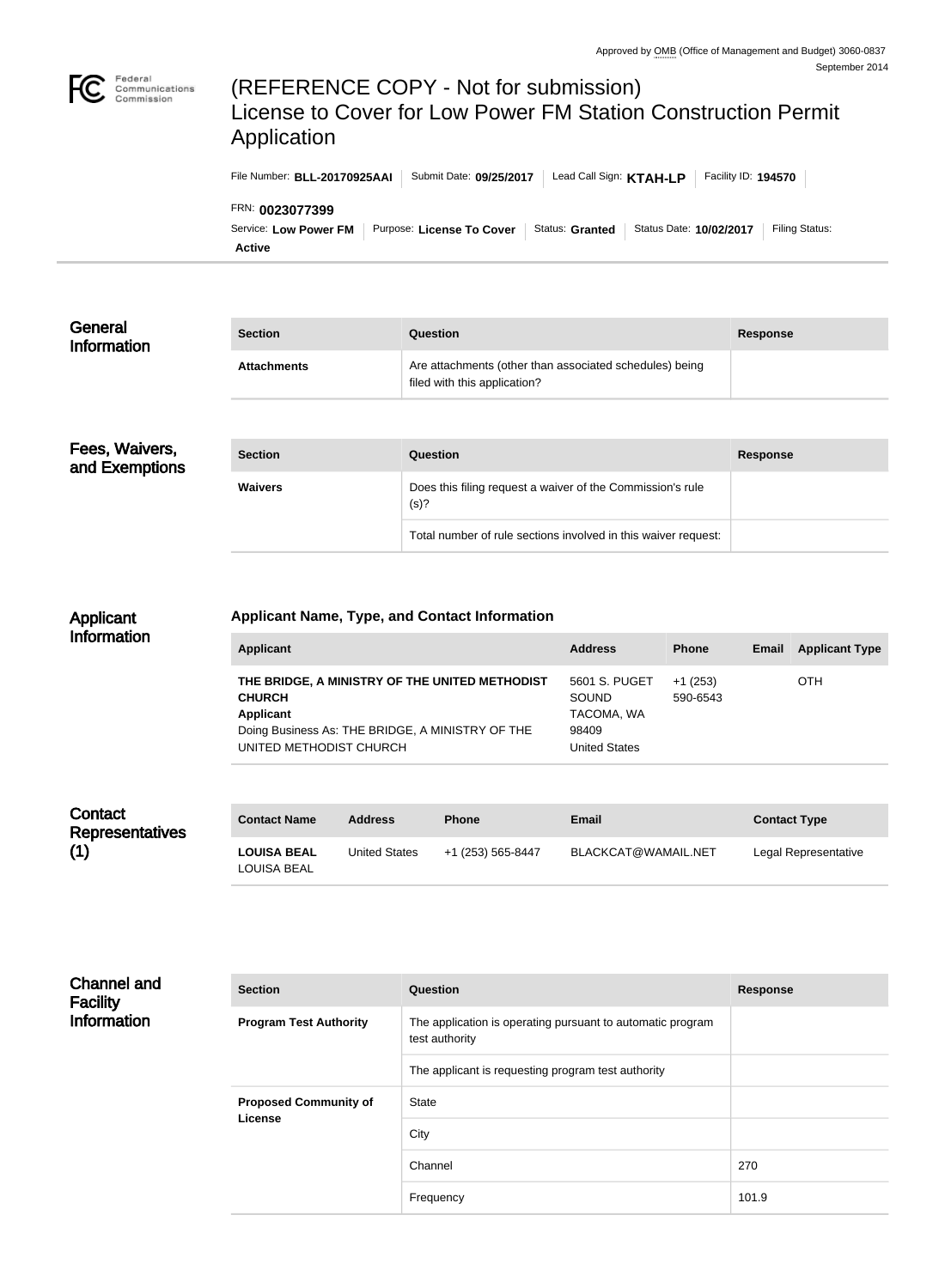| Antenna<br><b>Location Data</b> | <b>Section</b>                                  | Question                                                           | <b>Response</b>                            |
|---------------------------------|-------------------------------------------------|--------------------------------------------------------------------|--------------------------------------------|
|                                 | <b>Antenna Structure</b><br><b>Registration</b> | Do you have an FCC Antenna Structure Registration (ASR)<br>Number? |                                            |
|                                 |                                                 | <b>ASR Number</b>                                                  |                                            |
|                                 | <b>Coordinates (NAD83)</b>                      | Latitude                                                           | 47° 13' 17.3" N+                           |
|                                 |                                                 | Longitude                                                          | 122° 28' 11.4" W-                          |
|                                 |                                                 | Structure Type                                                     |                                            |
|                                 |                                                 | Overall Structure Height                                           | 22 meters                                  |
|                                 |                                                 | <b>Support Structure Height</b>                                    |                                            |
|                                 |                                                 | <b>Ground Elevation (AMSL)</b>                                     | 119 meters                                 |
|                                 | <b>Antenna Data</b>                             | Height of Radiation Center Above Ground Level                      | Horizontal:20 meters<br>Vertical:          |
|                                 |                                                 | Height of Radiation Center Above Mean Sea Level                    | Horizontal:139 meters<br>Vertical:0 meters |
|                                 |                                                 | <b>Effective Radiated Power</b>                                    | Horizontal: 16.0 W<br>Vertical: 16.0 W     |
|                                 |                                                 | <b>Transmitter Power Output</b>                                    | 35.0 W                                     |

## Antenna Technical Data

| <b>Section</b>              | Question                          | <b>Response</b> |
|-----------------------------|-----------------------------------|-----------------|
| <b>Antenna Type</b>         | Antenna Type                      | Non-Directional |
| <b>Transmitting Antenna</b> | Manufacturer:                     | <b>SHI</b>      |
|                             | Model                             | 6812B-2/SS.5    |
|                             | Antenna Number of Sections:       | 2               |
|                             | Antenna Spacing Between Sections: | 0.5             |

#### **Directional Antenna Relative Field Value**

| <b>Degree</b> | Value                      | <b>Degree</b> | Value | <b>Degree</b> | Value | <b>Degree</b> | <b>Value</b> |  |
|---------------|----------------------------|---------------|-------|---------------|-------|---------------|--------------|--|
|               | <b>Additional Azimuths</b> |               |       |               |       |               |              |  |
| <b>Degree</b> |                            | Value         |       |               |       |               |              |  |

## **Technical Certifications**

| <b>Section</b>                                | Question                                                                                                                                                         | <b>Response</b> |
|-----------------------------------------------|------------------------------------------------------------------------------------------------------------------------------------------------------------------|-----------------|
| <b>Transmitter Power Output</b>               | Does the operating transmitter power output produce the<br>authorized effective radiated power?                                                                  |                 |
| <b>Constructed Facility</b>                   | The facility was constructed as authorized in the underlying<br>construction permit or complies with 47 C.F.R. Section<br>73.875?                                | <b>Yes</b>      |
| <b>Special Operating</b><br><b>Conditions</b> | Was the facility constructed in compliance with all special<br>operating conditions, terms, and obligations described in the<br>construction permit?             | <b>Yes</b>      |
| Environmental                                 | Would a Commission grant of Authorization for this location<br>be an action which may have a significant environmental<br>effect? (See 47 C.F.R. Section 1.1306) |                 |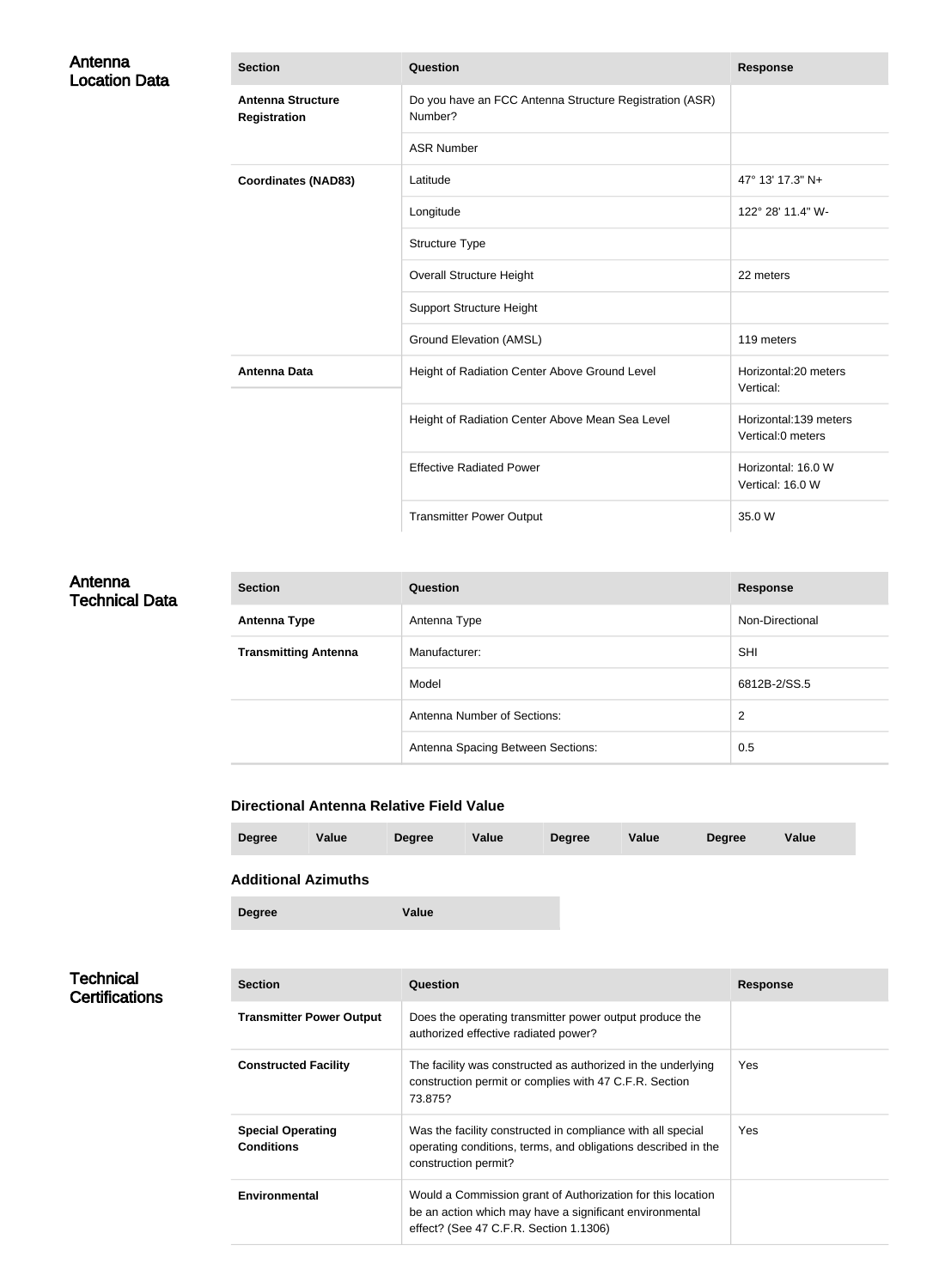| <b>Modification of</b><br>License | <b>Section</b>                                                                                                                                                                                               | Question                                                                                                                                                                                                                                                                                                                                          | <b>Response</b> |
|-----------------------------------|--------------------------------------------------------------------------------------------------------------------------------------------------------------------------------------------------------------|---------------------------------------------------------------------------------------------------------------------------------------------------------------------------------------------------------------------------------------------------------------------------------------------------------------------------------------------------|-----------------|
| <b>Certifications</b>             | <b>Change in effective</b><br>radiated power, transmitter<br>output power, replacing a<br>directional or non-<br>directional antenna,<br>deleting contour protection<br>status, or correcting<br>coordinates | Is this application being filed to authorize a change in<br>Effective Radiated Power and/or a change in transmitter<br>output power, and/or replacing a directional or non-<br>directional antenna and/or deleting contour protection status<br>and/or correcting coordinates, as authorized by 47 CFR<br>Sections 73.1690(c)(1) through (c)(11)? |                 |
|                                   | Using a formerly licensed<br>main facility as an auxiliary<br>facility.                                                                                                                                      | Is this application being filed pursuant to 47 CFR Section<br>73.1675(c)(1) to request authorization to use a formerly<br>licensed main facility as an auxiliary facility and/or change<br>the ERP of the proposed auxiliary facility?                                                                                                            |                 |
|                                   | <b>Change the license status</b>                                                                                                                                                                             | Is this application being filed to authorize a change in<br>license status from commercial to non-commercial or from<br>noncommercial to commercial, pursuant to 47 CFR Section<br>73.1690(c)(9)?                                                                                                                                                 |                 |
|                                   | Change in hours of<br>operation                                                                                                                                                                              | Is this application being filed to authorize a change in hours<br>of operation?                                                                                                                                                                                                                                                                   |                 |
|                                   | <b>Replacement of Antenna</b>                                                                                                                                                                                | Is this application being filed to authorize the replacement of<br>the licensed nondirectional antenna with another<br>nondirectional antenna within 2 meters above or 4 meters<br>below the licensed antenna center of radiation? See 47<br>CFR Section 73.875(c)(1)?                                                                            |                 |
|                                   | <b>Replacement of</b><br>transmission line                                                                                                                                                                   | Is this application being filed to authorize a replacement of<br>the transmission line that resulted in a change in licensed<br>transmitter power output, but not the effective radiated<br>power? See 47 CFR Section 73.875(c)(2)?                                                                                                               |                 |

## **Certification**

| <b>Section</b>                                    | Question                                                                                                                                                                                                                                                                                                                                                                                                                                                                                                                                                                                                                                                                                                                                                                                                                                                     | <b>Response</b> |
|---------------------------------------------------|--------------------------------------------------------------------------------------------------------------------------------------------------------------------------------------------------------------------------------------------------------------------------------------------------------------------------------------------------------------------------------------------------------------------------------------------------------------------------------------------------------------------------------------------------------------------------------------------------------------------------------------------------------------------------------------------------------------------------------------------------------------------------------------------------------------------------------------------------------------|-----------------|
| <b>General Certification</b><br><b>Statements</b> | The Applicant waives any claim to the use of any particular<br>frequency or of the electromagnetic spectrum as against the<br>regulatory power of the United States because of the<br>previous use of the same, whether by authorization or<br>otherwise, and requests an Authorization in accordance<br>with this application (See Section 304 of the<br>Communications Act of 1934, as amended.).                                                                                                                                                                                                                                                                                                                                                                                                                                                          |                 |
|                                                   | The Applicant certifies that neither the Applicant nor any<br>other party to the application is subject to a denial of<br>Federal benefits pursuant to §5301 of the Anti-Drug Abuse<br>Act of 1988, 21 U.S.C. § 862, because of a conviction for<br>possession or distribution of a controlled substance. This<br>certification does not apply to applications filed in services<br>exempted under §1.2002(c) of the rules, 47 CFR. See §1.<br>2002(b) of the rules, 47 CFR $\S$ 1.2002(b), for the definition<br>of "party to the application" as used in this certification §<br>1.2002(c). The Applicant certifies that all statements made<br>in this application and in the exhibits, attachments, or<br>documents incorporated by reference are material, are part<br>of this application, and are true, complete, correct, and<br>made in good faith. |                 |